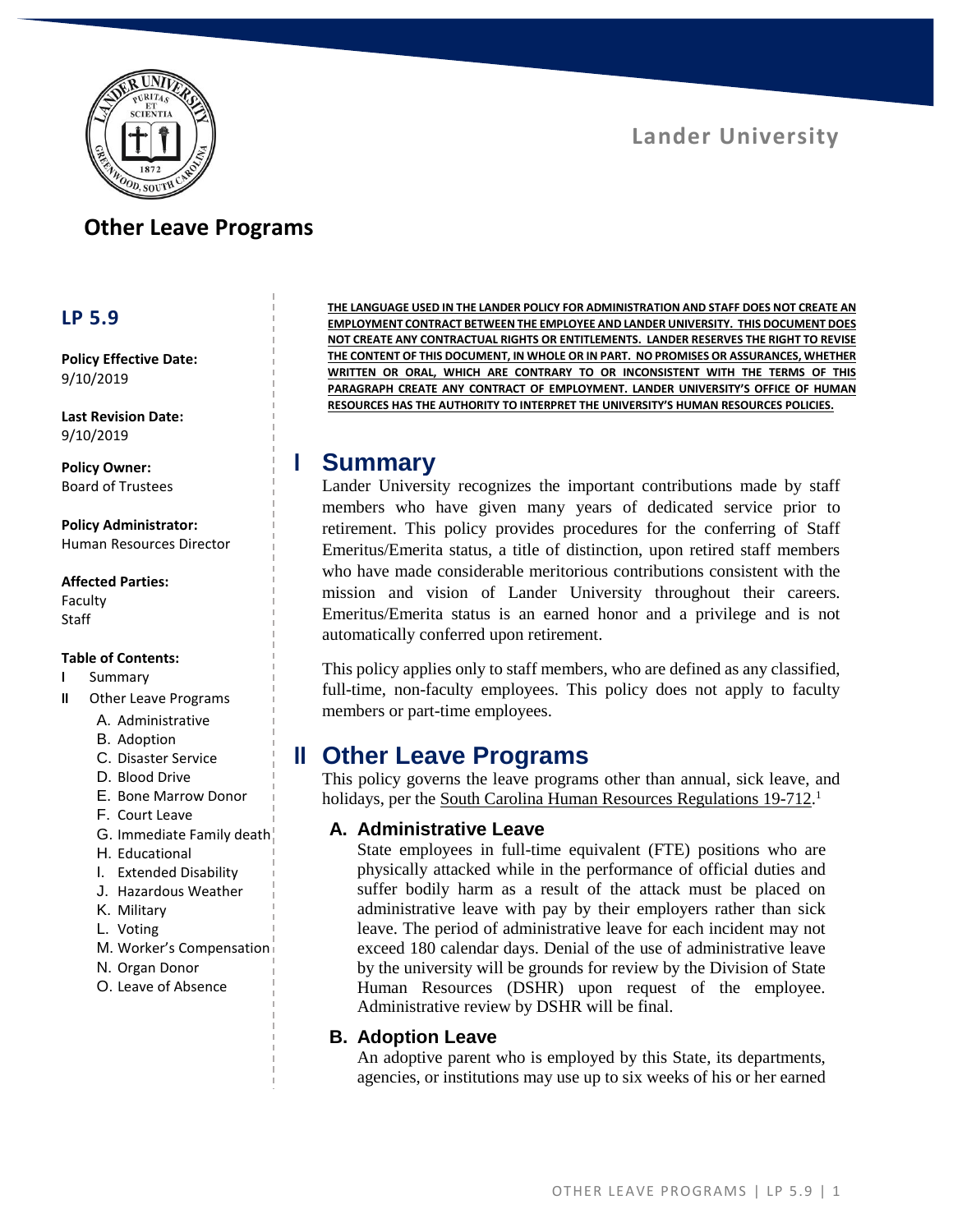

# **Other Leave Programs**

sick leave to take time off for purposes of caring for the child after placement. The university shall not penalize an employee for requesting or obtaining time off according to this Section. The leave authorized by this Section may be requested by the employee only if the employee is the person who is primarily responsible for furnishing the care and nurture of the child.

### **C. American Red Cross Certified Disaster Service Leave**

An employee who is a certified disaster service volunteer for the American Red Cross may use up to 10 days of paid leave in a calendar year to participate in specialized disaster relief services with the approval of the university designee.

### **D. Blood Drive and Donation Leave**

- 1. Agencies may periodically arrange volunteer blood drives for their employees. The blood drives may be held at the times and places as may be determined by the President or designee. The university's employees are permitted to participate in the blood drive during their work hours without using sick and annual leave.
- 2. An employee desiring to donate blood at a time other than a university- arranged volunteer blood drive must be excused from work by his or her university during the employee's regular work hours for the purpose of making the donation without prejudice to the employee and no leave or makeup time may be required. Any employee desiring to donate blood as provided in § 8-11- 175 of the South Carolina Code of Laws shall notify his or her university of the scheduled donation and the amount of time needed for the donation as far in advance as may be practicable. The university may deny the employee's request for time to donate if the absence of the employee would create an extraordinary burden on the university. In considering the employee's request, the university shall take into consideration such factors as the necessity and type of blood donation, and any other factor the university considers appropriate. The university may, as condition of approving the request, require the employee to provide documentation of the donation.

### **E. Bone Marrow Donor Leave**

An employee who works an average of 20 hours or more a week and who seeks to undergo a medical procedure to donate bone marrow may be granted bone marrow donor leave with pay. The total amount of paid leave may not exceed 40 work hours unless a longer length of time is approved by the President or designee. Such leave may require verification by a health care practitioner of the purpose and length of each request. If a medical determination finds that the employee does not qualify as a bone marrow donor, the paid leave of absence granted to the employee before that medical determination is not forfeited.

### **F. Court Leave**

- 1. Jury Duty (With Pay)
	- a. An employee, who is summoned as a member of a jury panel, shall be granted court leave with pay. Any jury fees and travel payment shall be retained by the employee.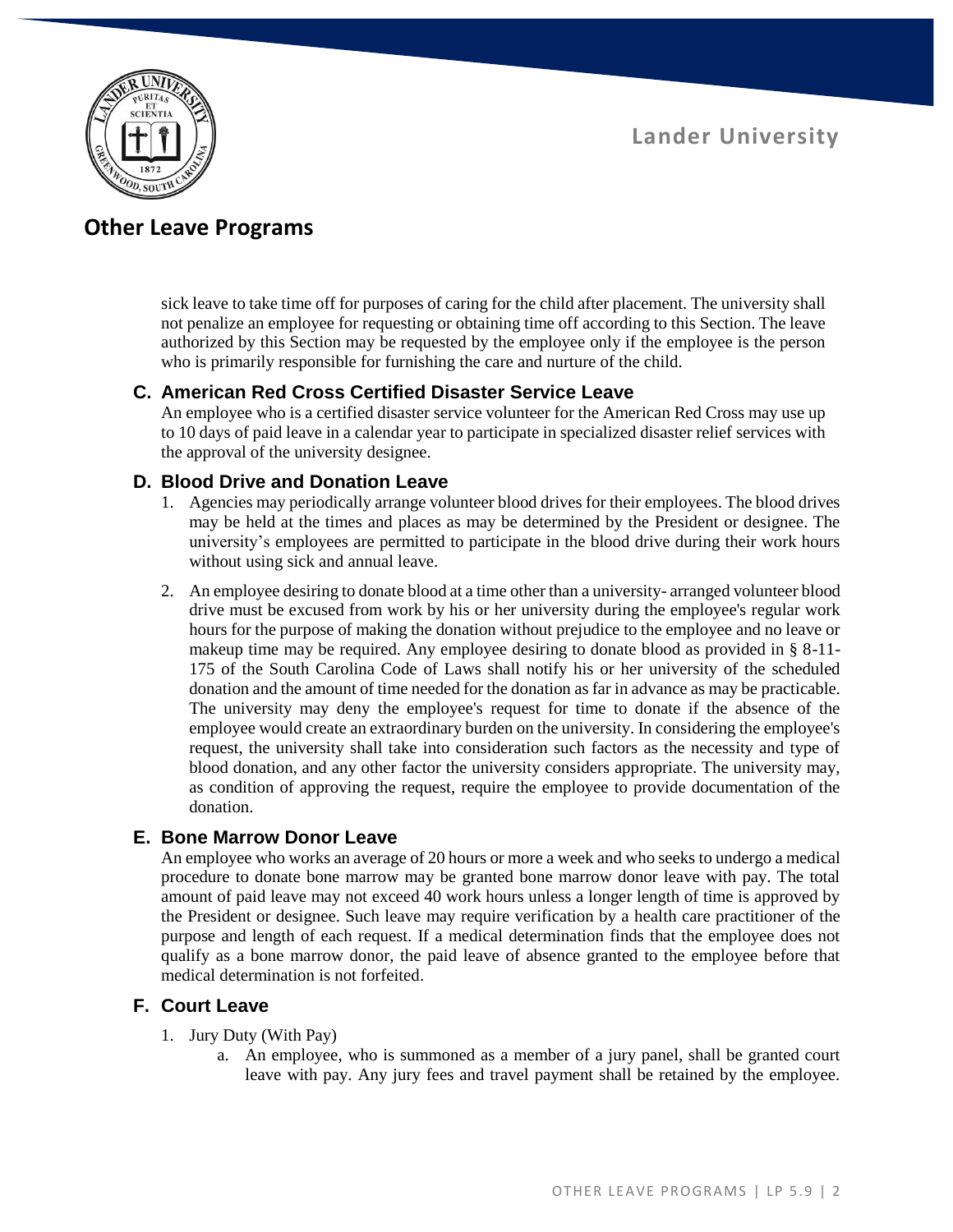

# **Other Leave Programs**

This court leave with pay shall not apply to agencies whose employees are exempt from jury duty by law.

- b. An employee, who is excused from jury duty and was not required to be at court the number of hours equal to the employee's workday, is required to return to the job according to arrangements between the employee and the university designee. The employee must be on authorized leave for any time the employee is excused from jury duty and does not return to work.
- c. An employee who is summoned to jury duty will be required to work on any given day only the number of hours that equal the employee's work schedule, minus the hours required to be at court.
- 2. Subpoenaed as a Witness (With Pay) An employee, who is subpoenaed as a witness and who will not receive any personal gain from the outcome of the litigation, shall be entitled to court leave with pay for those hours required for the subpoena and may retain any witness fee and travel expenses.
- 3. An employee, who is victim of or witness to a crime and must attend court in relation to the case or to obtain an Order of Protection or restraining order, shall receive court leave with pay.
- 4. Exceptions
	- a. An employee engaged in personal litigation is not eligible for court leave with pay but may be granted annual leave or leave without pay with appropriate authorization.
	- b. When an employee is subpoenaed to represent the university as a witness or defendant, his or her appearance is considered a part of the employee's job assignment. The employee shall be reimbursed for any meals, lodging, and travel expenses that may be incurred according to the rules and regulations as provided by the Office of the Comptroller General.
	- c. When an employee attends, in an official capacity, a mediation or mediation-arbitration conference, his or her attendance is considered a part of the employee's job assignment.
	- d. When an employee appears as a witness or in any other official capacity in a hearing before the State Employee Grievance Committee, his or her appearance is considered a part of the employee's job assignment.

## **G. Death in Immediate Family Leave**

- 1. An employee, upon request, shall be granted up to three consecutive workdays of leave with pay on the death of any member of the employee's immediate family. Immediate family is defined as the spouse, great-grandparents, grandparents, parents, legal guardians, brothers, spouse of brothers, sisters, spouse of sisters, children, spouse of children, grandchildren, greatgrandchildren of either the employee or the spouse.
- 2. An employee requesting leave for a death in the immediate family shall submit a statement to the appropriate authority stating the name of the deceased and the relationship to the deceased.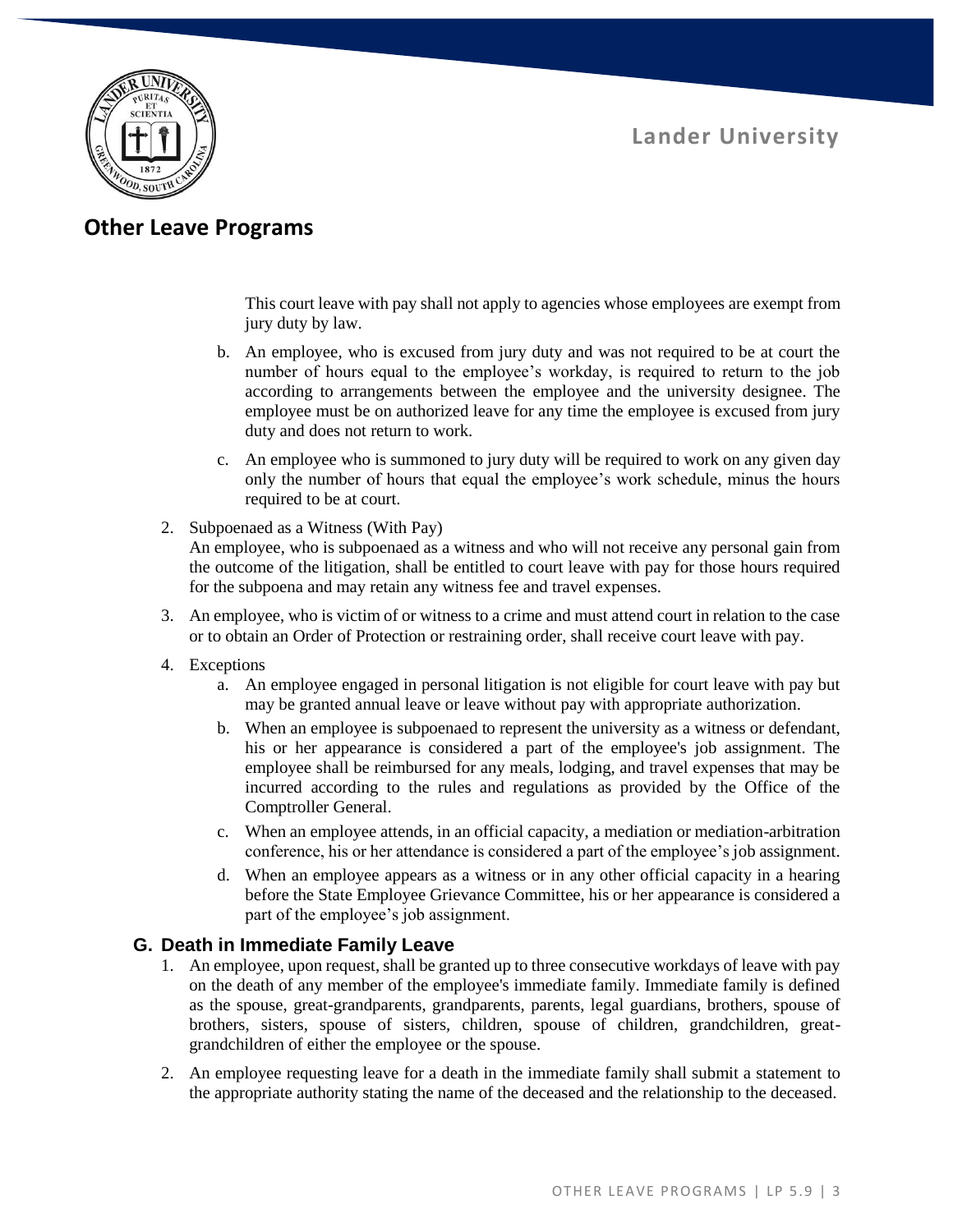

# **Other Leave Programs**

### **H. Educational Leave**

An employee is encouraged to schedule classes during off-duty hours, whenever possible. When a class cannot be scheduled during off-duty hours, the university may adjust the employee's work schedule, if doing so will not interfere with normal efficient operations of the university. When a class cannot be scheduled during off-duty hours and the university cannot feasibly adjust the work schedule of the employee, the employee may be allowed to take annual leave or may be granted leave without pay to attend classes

### **I. Extended Disability**

Under the Americans with Disabilities Act (ADA), the Americans with Disabilities Act Amendments Act (ADAAA), and other applicable law, certain extended impairments may be protected as disabilities and may require reasonable accommodation. In certain cases, the use of leave may be considered a reasonable accommodation. Determinations regarding reasonable accommodations should be made on a case-by-case basis as dictated by the circumstances.

The university shall require, prior to approval of leave as a reasonable accommodation, certification by the health care practitioner to a reasonable degree of medical certainty to include at a minimum: (a) the date on which the disability commenced; (b) the probable duration of the condition and a probable return date; and (c) appropriate medical facts within the knowledge of the health care practitioner regarding the condition and any work limitations. Dates set forth in the health care practitioner's certificate may be amended. The university may require additional documentation from the health care practitioner issuing the certificate or may secure additional medical opinions from other health care practitioners. If an employee's health care practitioner or the employee identifies a disability as long-term, the university may suggest to the employee to contact the Public Employee Benefit Authority (PEBA) as soon as possible to evaluate eligibility for any appropriate benefits, such as insurance or retirement, if the employee believes it would be appropriate

### **J. Hazardous Weather and Emergency Leave**

1. Upon issuing a Declaration of Emergency, the Governor has the authority to excuse all employees of State government from reporting to work during extreme weather or other emergency conditions. "Emergency conditions" means circumstances that would expose employees to harmful or unsafe conditions as determined by the Governor's Office. Unless such a Declaration of Emergency has been issued, all State government employees are expected to report to work.

Exception - Nothing contained in this Section precludes the necessary immediate evacuation of a facility by an individual in an appropriate supervisory capacity in the interest of personal safety

- 2. The Declaration may be applicable to all employees in the entire State, or only to those employees who live or work in one geographical region of the State, or a combination of geographical regions.
- 3. During a Declaration of Emergency, all essential and direct care services will be maintained. Each state entity shall identify and notify essential employees by position, classification, or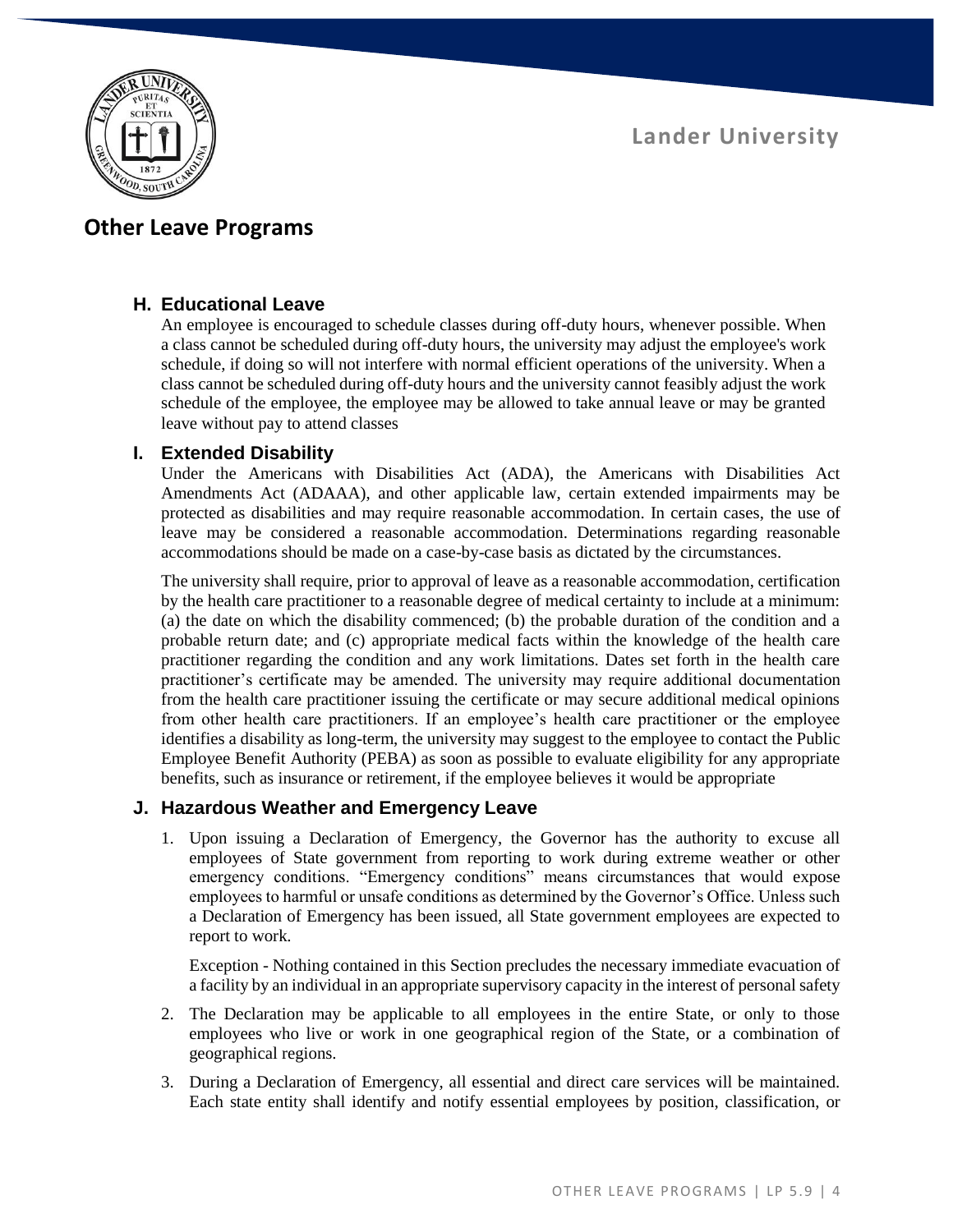

# **Other Leave Programs**

internal title. All other employees will not be expected to report to work.

4. Notification of Declaration of Emergency

Upon the communication of the Declaration of Emergency from the Governor's Office to the South Carolina Emergency Management Division, the South Carolina Emergency Management Division will communicate the Declaration of Emergency to each state entity.

5. Compensation During Declaration of Emergency

Notwithstanding any other provisions of law, when the Governor declares a state of emergency for the State or any portion of the State, he or she can provide State employees with leave with pay for absences from work due to the state of emergency for hazardous weather of up to five days for each declaration of a state of emergency. If the Governor does not provide State employees with leave with pay, an employee who does not report to work or who reports late to work shall use annual leave or compensatory time to make up hours scheduled but not worked, take leave without pay, or be allowed to make up the hours at a time to be scheduled by the university. The employee must be given the option of making up the hours if the employee so desires.

#### **K. Military Leave**

1. Short Term Military Training

All officers and employees of this State or a political subdivision of this State, who are either enlisted or commissioned members of the South Carolina National Guard, the United States Army Reserve, the United States Air Force Reserve, the United States Naval Reserve, the United States Marine Corps Reserve, or the United States Coast Guard Reserve are entitled to leaves of absence from their respective duties without loss of pay, time, or efficiency rating, for one or more periods not exceeding an aggregate of 15 regularly scheduled average workdays in any one year during which they may be engaged in training or any other duties ordered by the Governor, the Department of Defense, the Department of the Army, the Department of the Air Force, the Department of the Navy, the Department of the Treasury, or any other department or university of the government of the United States having authority to issue lawful orders requiring military service. Saturdays, Sundays, and State holidays may not be included in the 15-day aggregate unless the Saturday, Sunday, or holiday to be included is a regularly scheduled workday for the officer or employee involved. In the event any such person is called upon to serve during an emergency, he or she is entitled to such leave of absence for a period not exceeding 30 additional days. Any one year means either a calendar year or, in the case of members required to perform active duty for training or other duties within or on a fiscal year basis, the fiscal year of the National Guard or reserve component issuing the orders.

A state employee in a full-time position who serves on active duty in a combat zone and who has exhausted all available leave for military purposes is entitled to receive up to thirty additional work days of military leave in any one year.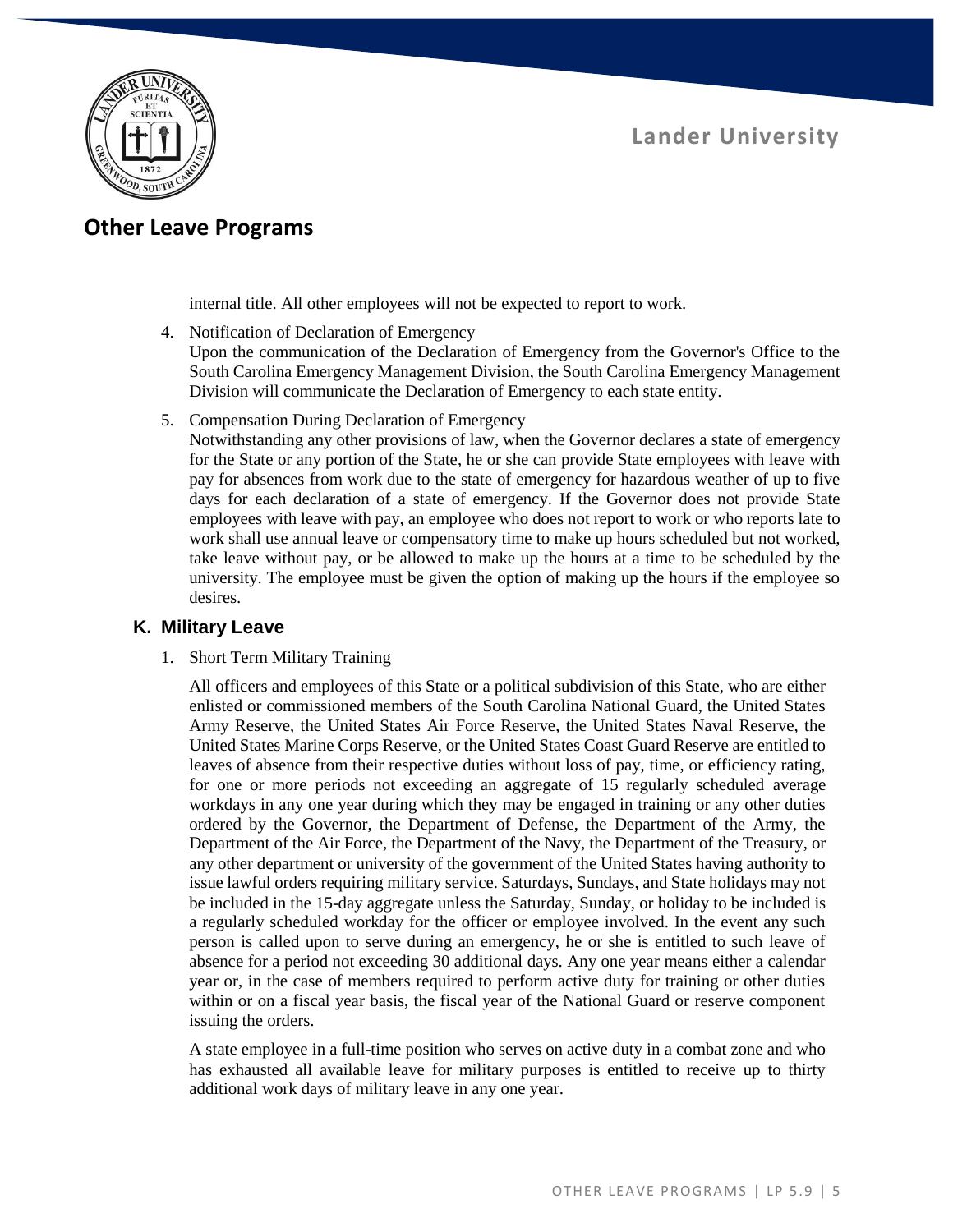

# **Other Leave Programs**

2. Long Term Military Leave of Absence

Every employee of the State or any political subdivision thereof who, on or after June 25, 1950, has been, or shall be commissioned, enlisted, or selected for service in the Armed Forces of the United States (excluding short term training) shall, so long as the requirements and regulations of the Armed Forces shall prevent his or her return to his or her civil employment for a period of 90 days thereafter, but in no event for a period longer than five years from the date of entry into the Armed Forces of the United States, be entitled to leave of absence from his or her duties as an employee of the State or any political subdivision thereof, without loss of seniority or efficiency or register ratings. The word "employee" as used herein shall not be construed to mean an officer or official elected or appointed to a term pursuant to a statute or the Constitution of this State.

#### **L. Voting Leave**

An employee who lives at such distance from the assigned work location as to preclude voting outside of working hours may be authorized a maximum of two hours of leave with pay for this purpose. To work at the polls during elections, an employee must be on authorized leave.

### **M. Worker's Compensation Leave**

- 1. If there is an accidental injury arising out of and in the course of employment with the State, which is covered under Workers' Compensation, an employee who is not eligible for or who has exhausted his or her paid administrative leave, shall make an election to use either earned leave time (sick or annual or both) or Workers' Compensation benefits awarded in accordance with Title 42 of the South Carolina Code of Laws.
- 2. The employee shall make an election under one of the following options:
	- a. To use sick leave, annual leave, or both. When earned leave is exhausted before the employee can return to work, the employee shall be entitled to Workers' Compensation benefits at the time leave is exhausted;
	- b. To use Workers' Compensation benefits awarded in accordance with Title 42 of the South Carolina Code of Laws, as amended; or
	- c. To use sick leave, annual leave, or both on a prorated basis in conjunction with Workers' Compensation benefits according to the formula approved by the Department of Administration.
- 3. Before the election is made, the effect of each available option on the employee's future leave earnings must be explained to the employee by the employing entity. The election must be in writing and signed by the employee and the person who explains the options. The election of the employee is irrevocable as to each individual incident.
- 4. Regardless of which option an employee elects, he or she would continue to be eligible for payment of medical costs provided by the State Accident Fund.